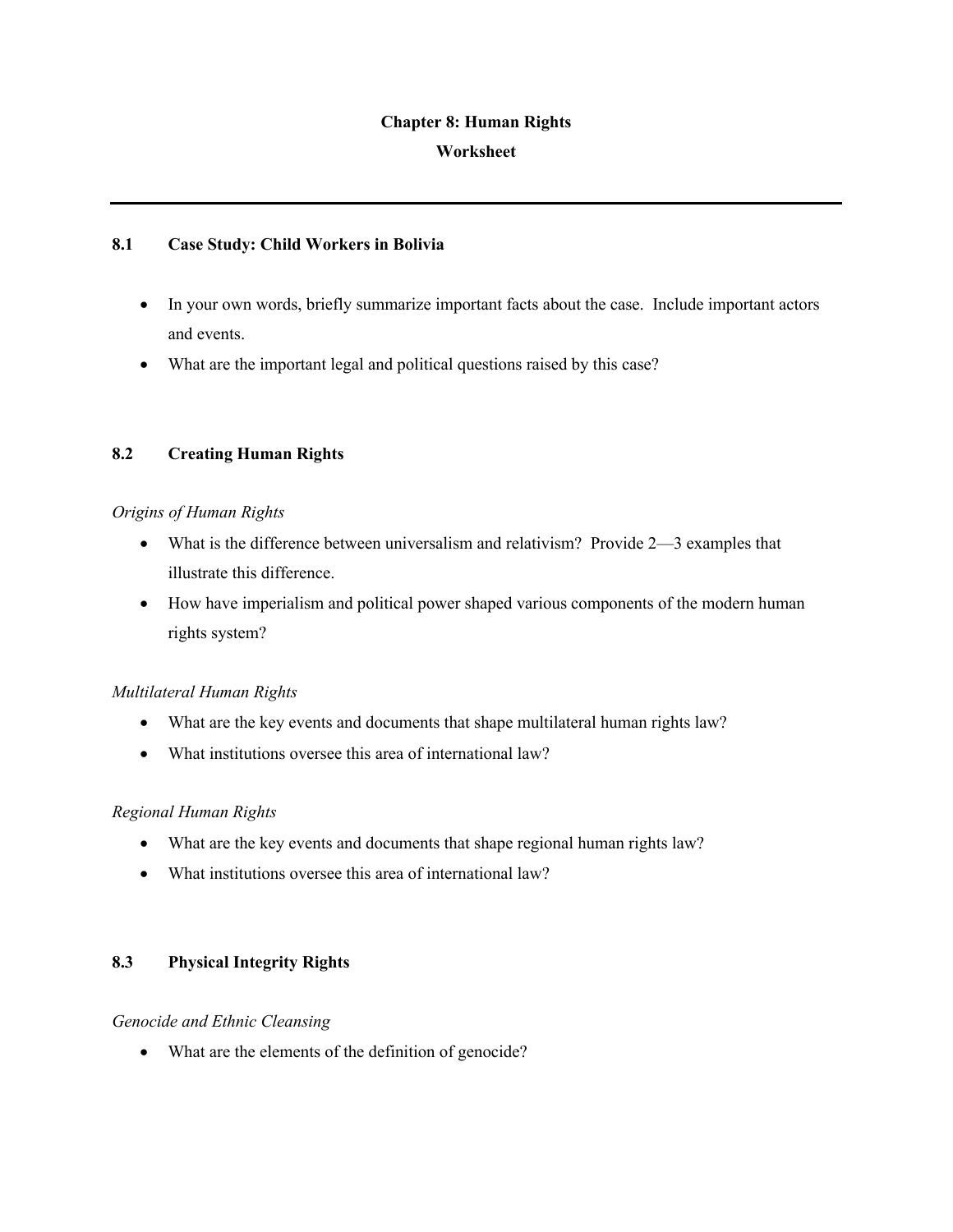- Provide  $2-3$  examples of severe human rights violations that qualify as genocide. Provide  $2-3$ examples of severe human rights violations that do not qualify as genocide.
- How does genocide relate to the concept of "responsibility to protect"?
- What is ethnic cleansing?
- Provide 2—3 examples of ethnic cleansing.

### *Torture*

- What criteria are included in the Convention Against Torture?
- What obligations do states have under the Convention Against Torture? How do these obligations connect to the topics of refoulement, amnesties, and universal jurisdiciton?
- How can we understand the widespread use of torture, despite its broad condemnation?

## *Human Trafficking*

- What is human trafficking?
- What obstacles make it difficult to prevent and punish human trafficking?
- How has scorecard diplomacy influenced human trafficking?

### **8.4 Civil and Political Rights**

### *Expression, Assembly, and Association*

- What are the rights to freedom, assembly, and association?
- What competing values sometimes cause states to restrict these rights?
- Provide examples in which states have struggled to balance expression/assembly/association against competing values.

### *Religion*

- How does international law define "religion"?
- How broad is the right to manifest religious beliefs?
- Provide examples in which states have struggled to balance religion against competing values.

### *Criminal Justice*

• What are the major criminal justice protections under international human rights law?